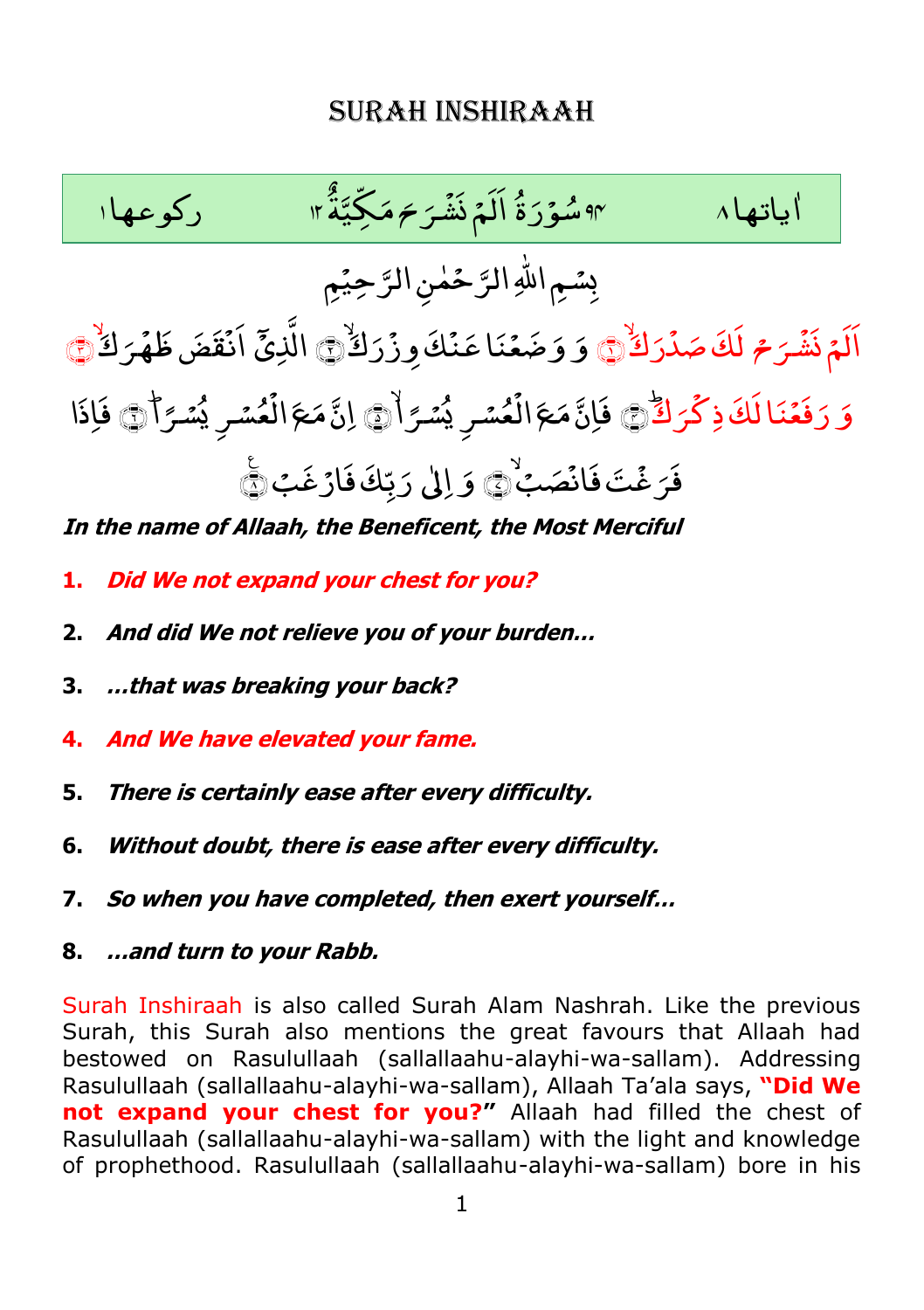heart the wealth of Imaan, recognition of Allaah, the Qur'aan, wisdom and great traits like patience, tolerance, gratitude and a myriad of other noble qualities. Another great bounty was contentment of heart, which (in Arabic) may also be expressed as "expansion of the chest".

This great boon has also been granted to the Ummah of Rasulullaah (sallallaahu-alayhi-wa-sallam). Hadhrat Abdullaah bin Mas'ood (R.A) reports that after reciting the verse **"Whoever Allaah wishes to guide, He expands his bosom for Islaam"<sup>1</sup>** , Rasulullaah (sallallaahu-alayhi-wa-sallam) said, "When celestial light (noor) enters the heart, the heart expands." The Sahabah (R.A) enquired, "O Rasulullaah (sallallaahu-alayhi-wa-sallam), is there a sign by which one may recognise this?" The Prophet (sallallaahu-alayhi-wa-sallam) replied, "Yes, the sign is that a person becomes detached from the "Home of Deceit" (the world), turns towards the "Home of Eternity" (Hereafter) and prepares for death in advance." [Mishkaat Pg. 446]

Explaining the verse under discussion, Ulema have also quoted the Ahadeeth which describe the occasions when Allaah Ta"ala sent the angels to cut open the chest of Rasulullaah (sallallaahu-alayhi-wasallam) and to fill his heart with knowledge and wisdom. This happened once while Rasulullaah (sallallaahu-alayhi-wa-sallam) was still a child and living with his foster mother. It also happened on the night in which Rasulullaah (sallallaahu-alayhi-wa-sallam) was taken for Mi"raj (as reported in Bukhari and Muslim). "Durrul Manthoor" (Vol. 6 Pg. 363) reports from Hadhrat Abu Hurairah (R.A) that this also happened when Rasulullaah (sallallaahu-alayhi-wa-sallam) was twenty years old. This narration is found in the "Zawaa"id" of Imaam Ahmad (A.R)"s "Musnad".

Allaah tells Rasulullaah (sallallaahu-alayhi-wa-sallam) further, **"And did We not relieve you of your burden that was breaking your back?"** Some commentators state that relief of the burden is contained in verse 2 of Surah Fatah (Surah 48) where Allaah says, **"So that Allaah may forgive you for those shortcomings that have passed and those that may occur in the future."** 

Rasulullaah (sallallaahu-alayhi-wa-sallam) regarded the human errors that he sometimes made as serious infractions. This was naturally very burdensome for Rasulullaah (sallallaahu-alayhi-wa-sallam).

 $<sup>1</sup>$  Surah An'aam (Surah 6), verse 125.</sup>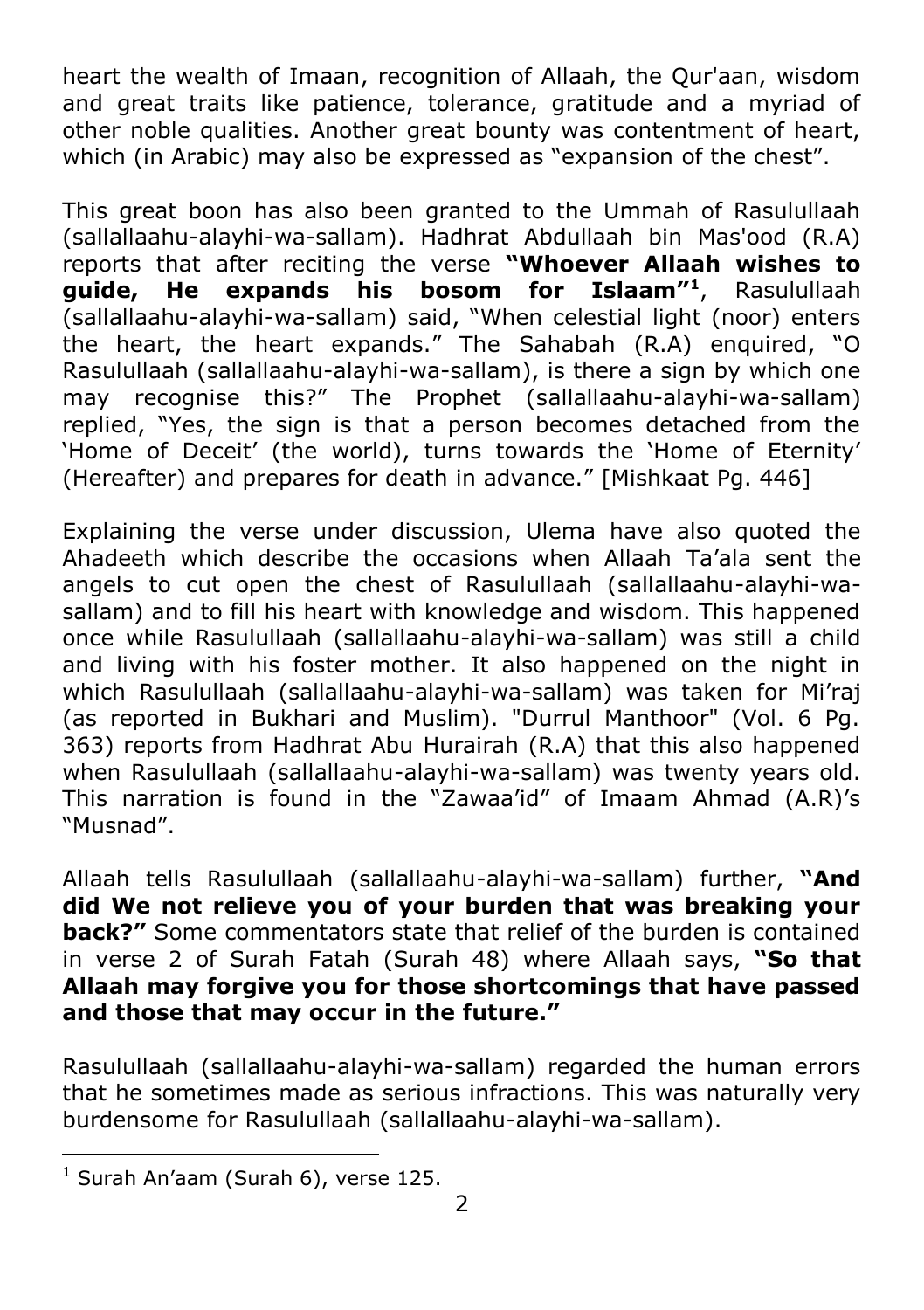By declaring blanket forgiveness for every past and future error, Allaah Ta"ala relieved Rasulullaah (sallallaahu-alayhi-wa-sallam) from the burden of his conscience.

In my humble opinion, the better interpretation is that which Allaama Qurtubi (A.R) has narrated from Abdul Aziz bin Yahya (A.R) and Abu Ubaydah (A.R). According to them*, the verse means that Allaah Ta'ala had lightened the burdensome tasks of prophethood for Rasulullaah* (sallallaahu-alayhi-wa-sallam) so that they should not be too difficult for him. Together with the tremendous favours that Allaah bestowed on Rasulullaah (sallallaahu-alayhi-wa-sallam), Allaah Ta"ala also gave him a great task. His mission to propagate Tauheed among the Mushrikeen brought great difficulties and persecution which had to be tolerated without retaliation. Thereafter, the illustrious Sahabah (R.A) also shouldered the responsibility and Islaam spread very far.

*"And We have elevated your fame."* Rasulullaah (sallallaahu-alayhiwa-sallam)'s name is taken together with Allaah's name in the Kalimah, the Adhan, the Iqaamah, in sermons and whenever a talk or a book is introduced. When Rasulullaah (sallallaahu-alayhi-wa-sallam) was taken on Mi"raj and Hadhrat Jibra'eel (A.S) knocked on the doors of the heavens, it was asked, "Who is there?" When Hadhrat Jibra'eel (A.S) identified himself, he was asked who was with him. He would then reply, "Muhammad (sallallaahu-alayhi-wa-sallam)." This occurred at each of the seven heavens. *Therefore, Rasulullaah* (sallallaahu-alayhiwa-sallam)"s *name was resounding in the heavens as well.* 

Allaama Qurtubi (A.R) has mentioned that all the previous scriptures contained mention of Rasulullaah (sallallaahu-alayhi-wa-sallam) and *the Ambiya (A.S) were commanded to inform their people about the coming of Rasulullaah* (sallallaahu-alayhi-wa-sallam).

In the Hereafter, Rasulullaah (sallallaahu-alayhi-wa-sallam) will enjoy the highest position among Allaah"s creation when he attains the status of "Maqaam Mahmud"<sup>2</sup>. His fame will then be apparent in front of all Allaah"s creation. He will also receive the fountain of "Kowthar" which no other shall receive.

 $2$  Refer to the commentary of verse 79 of Surah Bani Israa'eel (Surah 17) for details concerning the "Maqaam Mahmud".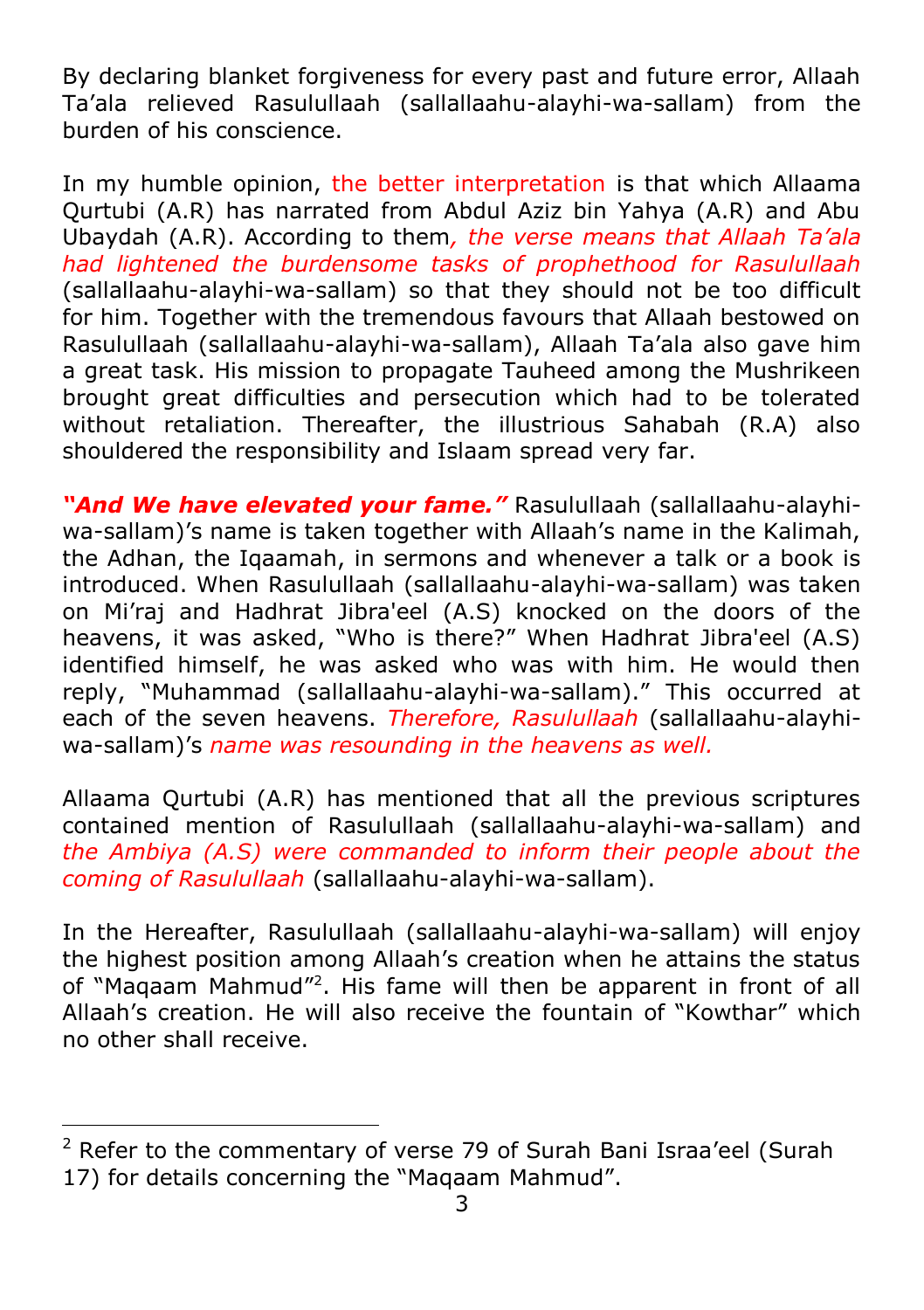It is no secret that billions of Muslims throughout the ages regard Rasulullaah (sallallaahu-alayhi-wa-sallam) greater than themselves and their parents. In fact, many Kuffaar also have tremendous respect for Rasulullaah (sallallaahu-alayhi-wa-sallam). They have also written books and delivered speeches in praise of him. Even his enemies find it difficult not to praise him.

## Allaah promises, *"There is certainly ease after every difficulty. Without doubt, there is ease after every difficulty."*

It cannot happen that a person suffers only hardships without respite. Allaah reiterates the principle so that Rasulullaah (sallallaahu-alayhiwa-sallam) and the Muslims in general may be consoled when they experience difficulties. Whenever the Ummah of Rasulullaah (sallallaahu-alayhi-wa-sallam) experienced hardships while propagating the Deen, they always took solace in this promise of Allaah. In this manner, their difficulties were eased considerably.

"Durrul Manthoor" narrates from Hadhrat Hasan (A.R) that Rasulullaah (sallallaahu-alayhi-wa-sallam) once emerged from his home in a very happy mood. Rasulullaah (sallallaahu-alayhi-wa-sallam) said, "One difficulty cannot overcome two eases." Rasulullaah (sallallaahu-alayhiwa-sallam) was reciting the verses, *"There is certainly ease after every difficulty. Without doubt, there is ease after every difficulty."* 

According to another narration<sup>3</sup>, Hadhrat Anas bin Maalik (A.R) reported that a stone was in front of Rasulullaah (sallallaahu-alayhi-wasallam) when he said, "If any difficulty enters this stone, ease will follow the difficulty into the stone and remove it." It was then that Allaah revealed the verse *"There is certainly ease after every difficulty. Without doubt, there is ease after every difficulty***."** 

When an Arabic noun is repeated and each time it is preceded by "al" (the letters "Alif" and "Laam"), both nouns will be regarded as one. However, when a noun is repeated without "al" each time, the two will be regarded as separate entities. In the above two verses, the Arabic word "usr" (translated above as **"difficulty"**) is repeated with the addition of "al" each time ("al-usr"). Therefore, the verses refer to a single difficulty. At the same time, the word "yusr" (translated above as **"ease"**) is repeated without the addition of "al".

<sup>&</sup>lt;sup>3</sup> Reported by Tabraani, Haakim and Bayhaqi's Shu'abul Imaan.